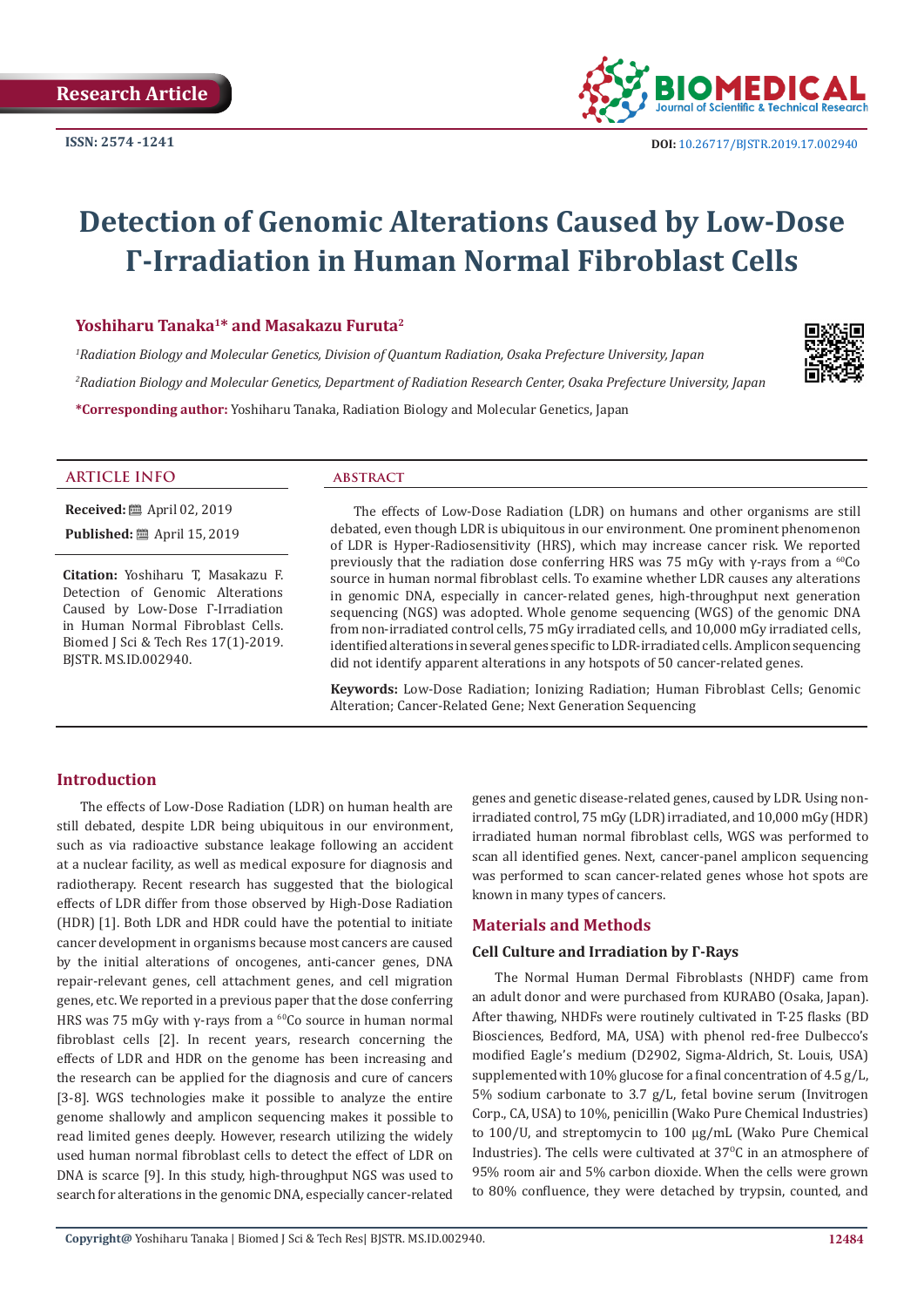cultivated in 3.5-cm dishes with a density of approximately 1.0-2.0 × 104 cells/dish. After 2 days from seeding, cells were irradiated with gamma rays from a <sup>60</sup>Co source at the Radiation Research Center of Osaka Prefecture University, Japan.

The irradiation dose was defined by the distance of each dish from the 60Co source, and cells were irradiated with doses of 75, and 10,000 mGy with dose rates of 1.5 and 200 Gy/h, respectively, at room temperature. The 0 mGy (control) group was transported to the staff-waiting room to discriminate observations from environmental stress.

#### **Next Generation Sequencing**

After 2 days of irradiation and cultivation, genomic DNA was purified using Nucleospin Tissue (#740-952-50 CloneTech/ Takara, Kusatsu, Japan). Analysis by WGS was trusted to Filgen, Inc. (Nagoya, Japan) as the Variation Detection Project WGS. Analysis by amplicon sequencing was trusted to Takara Bio Inc. (Kusatsu, Japan) as the Ion AmpliSeq Cancer Panel. QC control of the three DNA samples were passed for further analysis. Information of the genes were referenced by PubMed or GeneCards.

#### **Data Mining**

Data from the three groups (control [0 mGy], LDR [75 mGy] and HDR [1,000 mGy]) were compared using Excel included in Office 2010 (Microsoft Inc., USA). We concentrated on the alterations specific to LDR, specific to HDR, or common to LDR and HDR but not found in the control group. At first, for WGS, alterations among the exons and those cause frame-shifts from the reference human genome sequence, hg19 [10] were selected, because the alterations of in-frame usually cause no or scarce effect. Among genomic alterations specific to LDR and/or HDR samples, only alterations

those could show 20× read coverage or more, were adopted because it was suggested that from 20× coverage onward, the minimum true mutation rate would be ≥97%, whereas the maximum false mutation started to reach a negligible level [9,11]. For amplicon sequencing, analyzed 50 genes and hotpots are described in the web site of CloneTech/Takara.

### **Results and Discussion**

#### **Candidates of Genome Alterations by WGS**

Table 1 shows genomic alterations in the LDR and/or HDR samples that were not present in the control sample. Six loci in four genes were found only in the LDR sample, six loci in five genes were found only in the HDR sample, and two loci in two genes were found in both samples. CAG>C and G>GCCCC alterations in the *TAL1* gene, the CGG>C alteration in the *NOTCH2* gene, C>CAACTGATCTGATATATTGTATAGTTTAATA and the C>CTT alteration in the *PCDHA8* gene, the CCCTGCAGAGCGAGGGGCTGTTAGAGGCCGCGCGGCCGGAGCTGGGC  $GGGGGCTGCGGGGCCAGCAGGGGGGGGGGGGGGGCCGCTCA>C$ in the *TYMP* gene are the candidates of LDR-specific alterations. Because these alterations are frameshift or stop-gain mutations, production of proteins from these genes would be affected drastically. Among them, some genes are related to cancer development. Regulation of TAL1 gene expression was linked to T-cell acute lymphoblastic leukemia [12,13]. Targeting to NOTCH2 signaling promotes dedifferentiation of esophageal squamous cell carcinoma and breast cancer cells [14,15] and inhibits infiltration of glioblastoma cells [16]. The *TYMP* gene is linked to rectal cancer [17]. Regarding *PCDHA8, ZNF141, PCDHA4, EI24, SEBOX,* and *HLA-DRB5* genes, their relationship with radiation and cancer development is unknown.

**Table 1:** Genomic alterations found in LDR and/or HDR samples compared to the reference sequences.

| Locus              | Candidate<br>genes | Ref                                                                                                                        | <b>LDR</b> Genotype                                   | <b>Read numbers</b><br>Ref/Genotype<br>(LDR) | <b>HDR</b><br>Genotype | <b>Read numbers</b><br>Ref/Genotype<br>(HDR) | <b>Mutation feature</b> |
|--------------------|--------------------|----------------------------------------------------------------------------------------------------------------------------|-------------------------------------------------------|----------------------------------------------|------------------------|----------------------------------------------|-------------------------|
| chr1: 47685595     | TAL1               | CAG                                                                                                                        | $\mathsf{C}$                                          | 19/2                                         |                        |                                              | frameshift deletion     |
| chr1: 47685595     | TAL1               | G                                                                                                                          | GCCCC                                                 | 19/2                                         |                        |                                              | frameshift insertion    |
| chr1:<br>120612002 | NOTCH <sub>2</sub> | CGG                                                                                                                        | C                                                     | 25/11                                        |                        |                                              | frameshift deletion     |
|                    |                    |                                                                                                                            | CAACTGATCT<br><b>GATATATTGT</b><br><b>ATAGTTTAATA</b> |                                              |                        |                                              |                         |
| chr5:<br>140222139 | PCDHA8             | $\mathsf C$                                                                                                                | <b>CTT</b>                                            | 19/4                                         |                        |                                              | frameshift insertion    |
| chr22:<br>50964346 | <b>TYMP</b>        | CCCTGCAGAG<br>CGAGGGGCTG<br>TTAGAGGCCG<br>CGCGGCCGGA<br>GCTGGGCGGG<br>GGTGCGGGGC<br>CAGCAGGGCG<br>GGGGCGGCGC<br><b>TCA</b> | $\mathsf{C}$                                          | 21/5                                         |                        |                                              | frameshift deletion     |
| chr4: 338197       | <b>ZNF141</b>      | T                                                                                                                          |                                                       |                                              | <b>TGA</b>             | 23/4                                         | frameshift insertion    |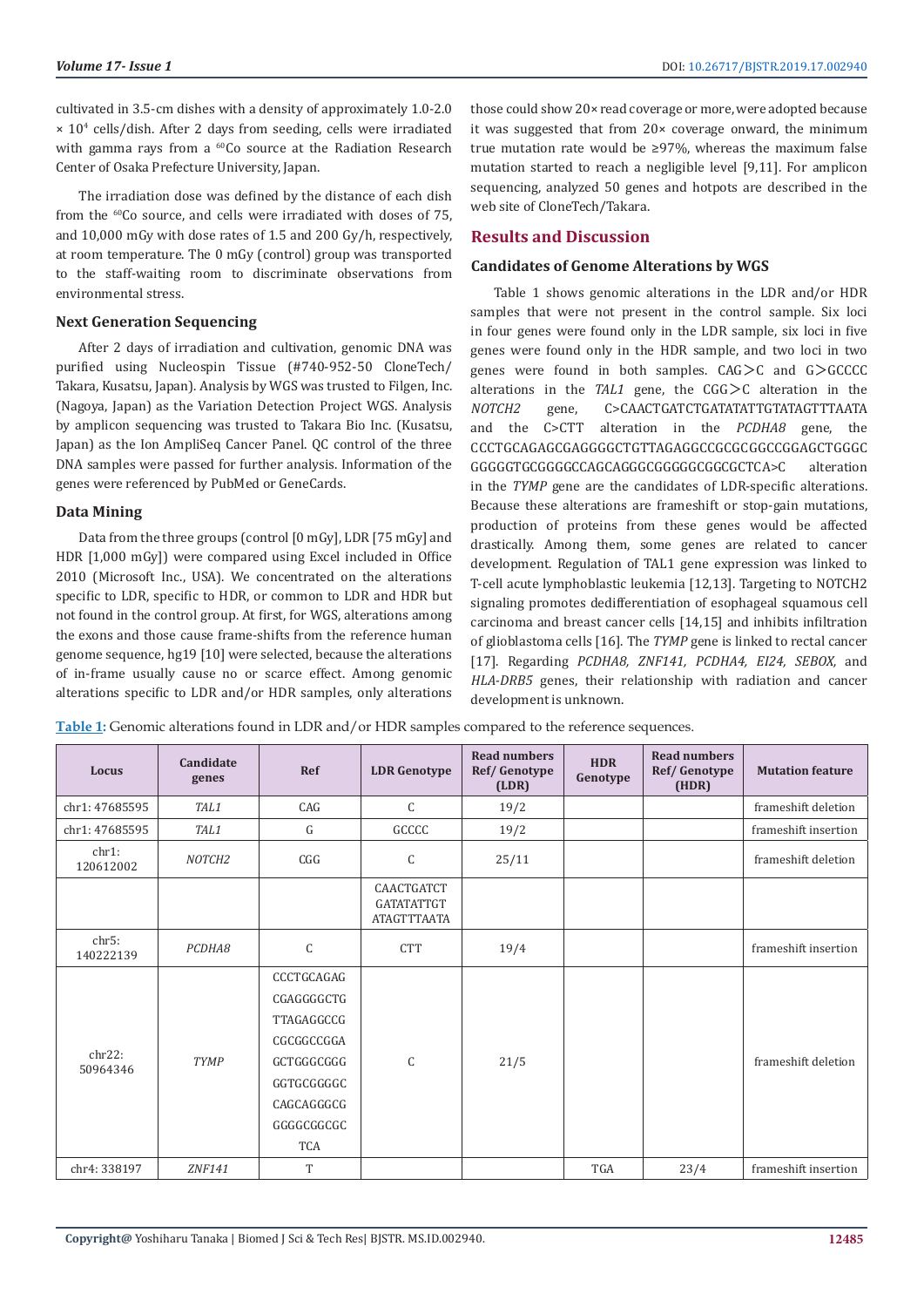| chr5:<br>140186981  | PCDHA4       | GC        |            |       | G   | 14/6  | frameshift deletion  |
|---------------------|--------------|-----------|------------|-------|-----|-------|----------------------|
| chr5:<br>140186981  | PCDHA4       | AGG       |            |       | А   | 14/6  | frameshift deletion  |
| chr11:<br>125452300 | EI24         | A         |            |       | AC  | 0/22  | frameshift insertion |
| chr17:<br>26692224  | <b>SEBOX</b> | A         |            |       | AG  | 0/21  | frameshift insertion |
| chr21:<br>31913981  | KRTAP19-6    | AG        |            |       | А   | 18/13 | frameshift deletion  |
| chr1:<br>144915623  | PDE4DIP      | <b>GT</b> | G          | 43/12 | G   | 38/13 | frameshift deletion  |
| chr6: 32497959      | HLA-DRB5     | T         | <b>TGC</b> | 0/20  | TGC | 0/18  | frameshift insertion |

Note: Locus: Locations of the genome that showed alterations from the reference sequences (hg19), Candidate genes: Abbreviated gene names those showed alterations from the reference sequences (full names are described below), Ref: Bases of the hot spots of the reference sequences, LDR Genotype: Called genotypes in the LDR sample, Read numbers Ref/Genotype (LDR): Read numbers of the reference type/LDR Genotype, HDR Genotype: Called genotypes in the HDR sample, Read numbers Ref/Genotype (HDR): Read numbers of the reference type/HDR Genotype, Mutation feature: mutation feature type.

*TAL1*: T-cell acute lymphocytic leukemia protein 1, *NOTCH2*: Neurogenic locus notch homolog protein 2, *PCDHA8*: Protocadherin Alpha 8, *TYMP* : Thymidine Phosphorylase, *ZNF141*: Zinc Finger Protein 141, *PCDHA4* : Protocadherin Alpha 4, *EI24* : Autophagy Associated Transmembrane Protein, *SEBOX*: Skin-embryo-brain-oocyte homeobox, *KRTAP19-6*: Keratin Associated Protein 19-6, *PDE4DIP*: Phosphodiesterase 4D Interacting Protein, HLA-DRB5: Major Histocompatibility Complex, Class II, DR Beta 5.

## **Candidates of Genome Alterations by Amplicon Sequence**

Because detection limits by WGS are usually in the range of 5-10% to as low as 1-2% [18], important alterations might be missed with the coverage of less than 20×. We decided to read specific cancer-related genes with deep coverage (more than 2,000× reads), because shallow reads in WGS might overlook LDR-specific alteration of genomic sequences. The "hotspot" regions analyzed by amplicon sequencing are well known to play critical roles in carcinogenesis (Table 2). Our results showed a same pattern of 12 hotspots of 50 genes and similar allele ratio between three samples,

even at the hotspots differing from the reference gene. Thus, the ionizing irradiation used in this study did not cause any effects in the 50 genes. However, similar research using human embryonic stem cells (hESCs) that are highly ionizing irradiation-sensitive showed alterations of the *KIT* gene by 1 Gy, high-dose irradiation [18]. Because the cancer "hotspot" libraries generated in this study typically included 207 amplicons with an average size of 163 base pairs each, they would cover a very small portion (approximately 0.001%) of the human genome. Therefore, further research is necessary to investigate more cancer-related genes, including those we found in the WGS data.

| Locus          | Genes                   | Ref                  | Genotype              | <b>Location</b>         | Coding                    | <b>Allele Ratio</b><br>Control | <b>LDR</b>                       | <b>HDR</b>                     |
|----------------|-------------------------|----------------------|-----------------------|-------------------------|---------------------------|--------------------------------|----------------------------------|--------------------------------|
| chr4:1807894   | FGFR3                   | G                    | A/A                   | exonic                  | c.1953G > A               | $A = 1.0$                      | $A = 1.0$                        | $A = 1.0$                      |
| chr4:55141050  | PDGFRA                  | AGCCCAGATG<br>GACATG | AGCCCGGATG<br>GACATG  | exonic                  | c.1701A > G               | AGCCCGGATG<br><b>GACATG</b>    | AGCCCGGATG<br><b>GACATG</b>      | AGCCCGGATG<br><b>GACATG</b>    |
|                |                         |                      | /AGCCCGGATG<br>GACATG |                         |                           | $= 1.0$                        | $= 1.0$                          | $= 1.0$                        |
| chr4:55980239  | <b>KDR</b>              | C                    | C/T                   | intronic                | $c.798 + 54G > A$         | $C = 0.5125$ ,<br>$T = 0.4875$ | $C = 0.5285$<br>$T = 0.4715$     | $C = 0.5175$ ,<br>$T = 0.4825$ |
| chr5:112175769 | APC                     | CGG                  | CAG/CAG               | exonic                  | c.4479G > A               | $CAG = 1.0$                    | $CAG = 1.0$                      | $CAG = 1.0$                    |
| chr5:149433596 | CSF1R,<br><i>HMGXB3</i> | <b>TG</b>            | TG/GA                 | $CSF1R:$ utr 3,         | $c.*1841TG>GA$            | $TG = 0.6949$ ,                | $TG = 0.7162$ ,<br>$GA = 0.2838$ | $TG = 0.7313$ ,                |
|                |                         |                      |                       | HMGXB3:<br>downstream   | c.2954 2955<br>delCAinsTC | $GA = 0.3051$                  |                                  | $GA = 0.2687$                  |
| chr7:55249063  | EGFR,<br>EGFR-AS1       | G                    | A/A                   | EGFR-AS1:<br>exonic_nc, | c.2361G > A               | $A = 1.0$                      | $A = 1.0$                        | $A = 1.0$                      |
| chr10:43613843 | <b>RET</b>              | G                    | T/T                   | exonic                  | c.2307G > T               | $T = 1.0$                      | $T = 1.0$                        | $T = 1.0$                      |
| chr10:43615633 | <b>RET</b>              | C                    | C/G                   | exonic                  | c.2712C > G               | $C = 0.5008$ ,<br>$G = 0.4992$ | $C = 0.501$ ,<br>$G = 0.499$     | $C = 0.4982$<br>$G = 0.5018$   |
| chr13:28610183 | FLT3                    | A                    | A/G                   | intronic                | $c.1310-3T>C$             | $A = 0.4965$ ,<br>$G = 0.5035$ | $A = 0.4845$ ,<br>$G = 0.5155$   | $A = 0.4475$ ,<br>$G = 0.5525$ |
| chr17:7579470  | <b>TP53</b>             | CGG                  | CGC/CGC               | exonic                  | c.215C>G                  | $CGC = 1.0$                    | $CGC = 1.0$                      | $CGC = 1.0$                    |

**Table 2:** Comparison of the hot spots differed from the reference sequences.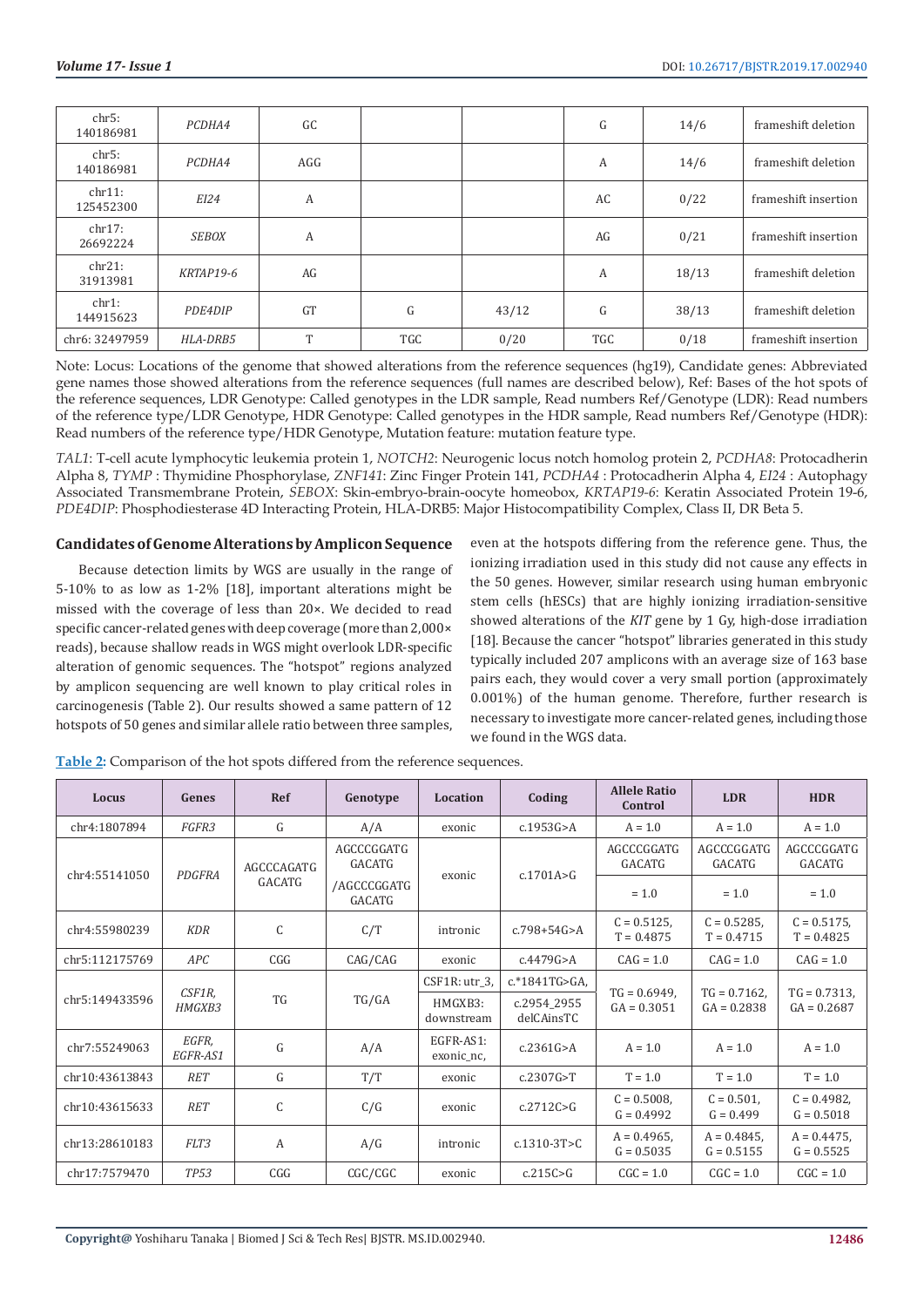| chr19:1221293  | STK11             | C/T | exonic                | c.816C > T    | $C = 0.493$ .<br>$T = 0.507$   | $C = 0.478$ .<br>$T = 0.522$   | $C = 0.4835$ ,<br>$T = 0.5165$ |
|----------------|-------------------|-----|-----------------------|---------------|--------------------------------|--------------------------------|--------------------------------|
| chr22:24176287 | DERL3,<br>SMARCB1 | G/A | SMARCB1:<br>intronic, | c.1119-41G>A, | $G = 0.4655$ ,<br>$A = 0.5345$ | $G = 0.4915$ ,<br>$A = 0.5085$ | $G = 0.507$ ,<br>$A = 0.493$   |
|                |                   |     | DERL3:<br>downstream  | $c.*727C>T$   |                                |                                |                                |

Note: Locus: Locations of hot spots that showed alterations from the reference sequences (hg19); Genotype: Called genotypes, Ref: Bases of the hot spots of the reference sequences; Genes: Abbreviated gene names of the hot spots (full names are described below); Location: Locations of the hot spots among the genes described as exonic, intronic, or downstream; Coding: Positions and base alterations of the hot spots; Allele Ratio: Ratio of the called base or sequence for each genotype among 2,000 reads of the control, LDR and HDR genomic DNA.

*FGFR3:* Fibroblast growth factor receptor 3, *PDGFRA* : Platelet Derived Growth Factor Receptor Alpha, *KDR* : kinase insertion domain receptor, *APC* : adenomatous polyposis coli, *CSF1R*: Colony stimulating factor 1 receptor, *HMGXB3*: HMG domain-containing protein 3, *EGFR* : Epidermal Growth Factor Receptor, *EGFR-AS1*: EGFR antisense RNA 1, *RET*: Rearranged during transfection, *FLT3*: FMS (FibroMyalgia Syndrome)-like tyrosine kinase 3, *TP53*: Transformation-related protein 53, *STK11* : Serine/threonine kinase 11, *DERL3*: Derlin 3, *SMARCB1*: SWI/SNF-related matrix-associated actin-dependent regulator of chromatin subfamily B member 1.

## **Acknowledgment**

This study was supported by the basic research grant of Osaka Prefecture University, Osaka, Japan and Institute of Life Health Studies, Osaka, Japan.

#### **References**

- 1. [Kalanxhi E, Dahle J \(2012\) Transcriptional responses in irradiated and](https://www.ncbi.nlm.nih.gov/pubmed/22765265)  [bystander fibroblasts after low dose α-particle radiation. Int J Radiat](https://www.ncbi.nlm.nih.gov/pubmed/22765265)  [Biol 88\(10\): 713-719.](https://www.ncbi.nlm.nih.gov/pubmed/22765265)
- 2. [Tanaka, Y, Furuta M \(2018\) Determination of accurate dose of γ](https://www.researchgate.net/publication/331037782_Determination_of_Accurate_Dose_of_g-_Irradiation_causing_Low-Dose_Hyper-Radio-Sensitivity_byUsing_Human_Fibroblast_Cells)[irradiation causing low-dose hyper-radio-sensitivity by using human](https://www.researchgate.net/publication/331037782_Determination_of_Accurate_Dose_of_g-_Irradiation_causing_Low-Dose_Hyper-Radio-Sensitivity_byUsing_Human_Fibroblast_Cells)  [fibroblast cells. Biomed J Sci & Tech Res 10\(3\): 1-4.](https://www.researchgate.net/publication/331037782_Determination_of_Accurate_Dose_of_g-_Irradiation_causing_Low-Dose_Hyper-Radio-Sensitivity_byUsing_Human_Fibroblast_Cells)
- 3. [Fisher KE, Zhang L, Wang J, Smith GH, Newman S, \(2016\) Clinical](https://www.ncbi.nlm.nih.gov/pubmed/26801070)  [validation and implementation of a targeted next-generation sequencing](https://www.ncbi.nlm.nih.gov/pubmed/26801070)  [assay to detect somatic variants in non-small cell lung, melanoma, and](https://www.ncbi.nlm.nih.gov/pubmed/26801070)  [gastrointestinal malignancies. J Mol Diagn 18\(2\): 299-315.](https://www.ncbi.nlm.nih.gov/pubmed/26801070)
- 4. [Valero V 3rd, Saunders TJ, He J, Weiss MJ, Cameron JL, et al. \(2016\)](https://www.ncbi.nlm.nih.gov/pubmed/26020105)  [Reliable detection of somatic mutations in fine needle aspirates of](https://www.ncbi.nlm.nih.gov/pubmed/26020105)  [pancreatic cancer with next-generation sequencing: implications for](https://www.ncbi.nlm.nih.gov/pubmed/26020105)  [surgical management. Ann Surg 263\(1\): 153-161.](https://www.ncbi.nlm.nih.gov/pubmed/26020105)
- 5. [Goldenberg D, Russo M, Houser K, Crist H, Derr JB, et al. \(2017\) Altered](https://www.ncbi.nlm.nih.gov/pubmed/28555940)  [molecular profile in thyroid cancers from patients affected by the Three](https://www.ncbi.nlm.nih.gov/pubmed/28555940)  [Mile Island nuclear accident. Laryngoscope 127\(3\): S1-S9.](https://www.ncbi.nlm.nih.gov/pubmed/28555940)
- 6. [Ito M, Miyata Y, Hirano S, Kimura S, Irisuna F, et al. \(2017\) Therapeutic](https://www.ncbi.nlm.nih.gov/pubmed/29312580)  [strategies and genetic profile comparisons in small cell carcinoma and](https://www.ncbi.nlm.nih.gov/pubmed/29312580)  [large cell neuroendocrine carcinoma of the lung using next-generation](https://www.ncbi.nlm.nih.gov/pubmed/29312580)  [sequencing. Oncotarget 8\(65\): 108936-108945.](https://www.ncbi.nlm.nih.gov/pubmed/29312580)
- 7. [Xu MD, Liu SL, Feng YZ, Liu Q, Shen M, et al. \(2017\) Genomic](https://www.ncbi.nlm.nih.gov/pubmed/28099906)  [characteristics of pancreatic squamous cell carcinoma, an investigation](https://www.ncbi.nlm.nih.gov/pubmed/28099906)  [by using high throughput sequencing after in-solution hybrid capture.](https://www.ncbi.nlm.nih.gov/pubmed/28099906)  [Oncotarget 8\(9\): 14620-14635.](https://www.ncbi.nlm.nih.gov/pubmed/28099906)
- 8. [Xu H, Wu X, Sun D, Li S, Zhang S, et al. \(2018\) SEGF: A novel method for](https://www.ncbi.nlm.nih.gov/pmc/articles/PMC6070977/)  [gene fusion detection from single-end next-generation sequencing data.](https://www.ncbi.nlm.nih.gov/pmc/articles/PMC6070977/)  [Genes \(Basel\) 9\(7\): 331.](https://www.ncbi.nlm.nih.gov/pmc/articles/PMC6070977/)
- 9. Nath N, Esche J, Mü[ller J, Jensen LR, Port M, et al. \(2018\) Exome](https://www.ncbi.nlm.nih.gov/pubmed/29787441) [sequencing discloses ionizing-radiation-induced DNA variants in the](https://www.ncbi.nlm.nih.gov/pubmed/29787441) [genome of human gingiva fibroblasts. Health Phys 115\(1\): 151-160.](https://www.ncbi.nlm.nih.gov/pubmed/29787441)
- 10. [Karthikeyan S, Bawa PS, Srinivasan S \(2016\) hg19K: addressing a](https://www.ncbi.nlm.nih.gov/pmc/articles/PMC5241214/) [significant lacuna in hg19-based variant calling. Mol Genet Genomic Med](https://www.ncbi.nlm.nih.gov/pmc/articles/PMC5241214/) [5\(1\): 15-20.](https://www.ncbi.nlm.nih.gov/pmc/articles/PMC5241214/)
- 11. [Besaratinia A, Li H, Yoon JI, Zheng A, Gao H, Tommasi S \(2012\) A high](https://www.ncbi.nlm.nih.gov/pubmed/22735701)[throughput next-generation sequencing-based method for detecting the](https://www.ncbi.nlm.nih.gov/pubmed/22735701) [mutational fingerprint of carcinogens. Nucleic Acids Res 40\(15\): e116.](https://www.ncbi.nlm.nih.gov/pubmed/22735701)
- 12. [Haider Z, Larsson P, Landfors M, K](https://www.ncbi.nlm.nih.gov/pubmed/30575306)öhn L, Schmiegelow K, et al. (2019) [An integrated transcriptome analysis in T-cell acute lymphoblastic](https://www.ncbi.nlm.nih.gov/pubmed/30575306) [leukemia links DNA methylation subgroups to dysregulated TAL1 and](https://www.ncbi.nlm.nih.gov/pubmed/30575306) [ANTP homeobox gene expression. Cancer Med 8\(1\): 311-324.](https://www.ncbi.nlm.nih.gov/pubmed/30575306)
- 13. [Benyoucef A, Palii CG, Wang C, Porter CJ, Chu A, Dai F, et al. \(2016\) UTX](https://www.ncbi.nlm.nih.gov/pubmed/26944678) [inhibition as selective epigenetic therapy against TAL1-driven T-cell](https://www.ncbi.nlm.nih.gov/pubmed/26944678) [acute lymphoblastic leukemia. Genes Dev 30\(5\): 5085-5021.](https://www.ncbi.nlm.nih.gov/pubmed/26944678)
- 14. [Wang C, Zhang W, Zhang L, Chen X, Liu F, et al. \(2016\) miR-146a-5p](https://www.ncbi.nlm.nih.gov/pubmed/27832663) [mediates epithelial-mesenchymal transition of oesophageal squamous](https://www.ncbi.nlm.nih.gov/pubmed/27832663) [cell carcinoma via targeting Notch2. Br J Cancer 115\(12\): 1548-1554.](https://www.ncbi.nlm.nih.gov/pubmed/27832663)
- 15. [Lee GH, Yoo KC, An Y, Lee HJ, Lee M, et al. \(2018\) FYN promotes](https://www.ncbi.nlm.nih.gov/pubmed/29348460) [mesenchymal phenotypes of basal type breast cancer cells through](https://www.ncbi.nlm.nih.gov/pubmed/29348460) [STAT5/NOTCH2 signaling node. Oncogene 37\(14\): 1857-1868.](https://www.ncbi.nlm.nih.gov/pubmed/29348460)
- 16. [Hwang E, Yoo KC, Kang SG, Kim RK, Cui YH, et al. \(2016\) PKC](https://www.ncbi.nlm.nih.gov/pubmed/26700818)δ activated [by c-MET enhances infiltration of human glioblastoma cells through](https://www.ncbi.nlm.nih.gov/pubmed/26700818) [NOTCH2 signaling. Oncotarget 7\(4\): 4890-4902.](https://www.ncbi.nlm.nih.gov/pubmed/26700818)
- 17. [Huang MY, Wu CH, Huang CM, Chung FY, Huang CW, et al. \(2013\) DPYD,](https://www.ncbi.nlm.nih.gov/pubmed/24455740) [TYMS, TYMP, TK1, and TK2 genetic expressions as response markers in](https://www.ncbi.nlm.nih.gov/pubmed/24455740) [locally advanced rectal cancer patients treated with fluoropyrimidine](https://www.ncbi.nlm.nih.gov/pubmed/24455740)[based chemoradiotherapy. Biomed Res Int, pp. 931028.](https://www.ncbi.nlm.nih.gov/pubmed/24455740)
- 18. [Nguyen V, Panyutin IV, Panyutin IG, Neumann RD \(2016\) A genomic](https://www.ncbi.nlm.nih.gov/pmc/articles/PMC4670683/) [study of DNA alteration events caused by ionizing radiation in human](https://www.ncbi.nlm.nih.gov/pmc/articles/PMC4670683/) [embryonic stem cells via next-generation sequencing. Stem Cells Int, pp.](https://www.ncbi.nlm.nih.gov/pmc/articles/PMC4670683/) [1346521.](https://www.ncbi.nlm.nih.gov/pmc/articles/PMC4670683/)